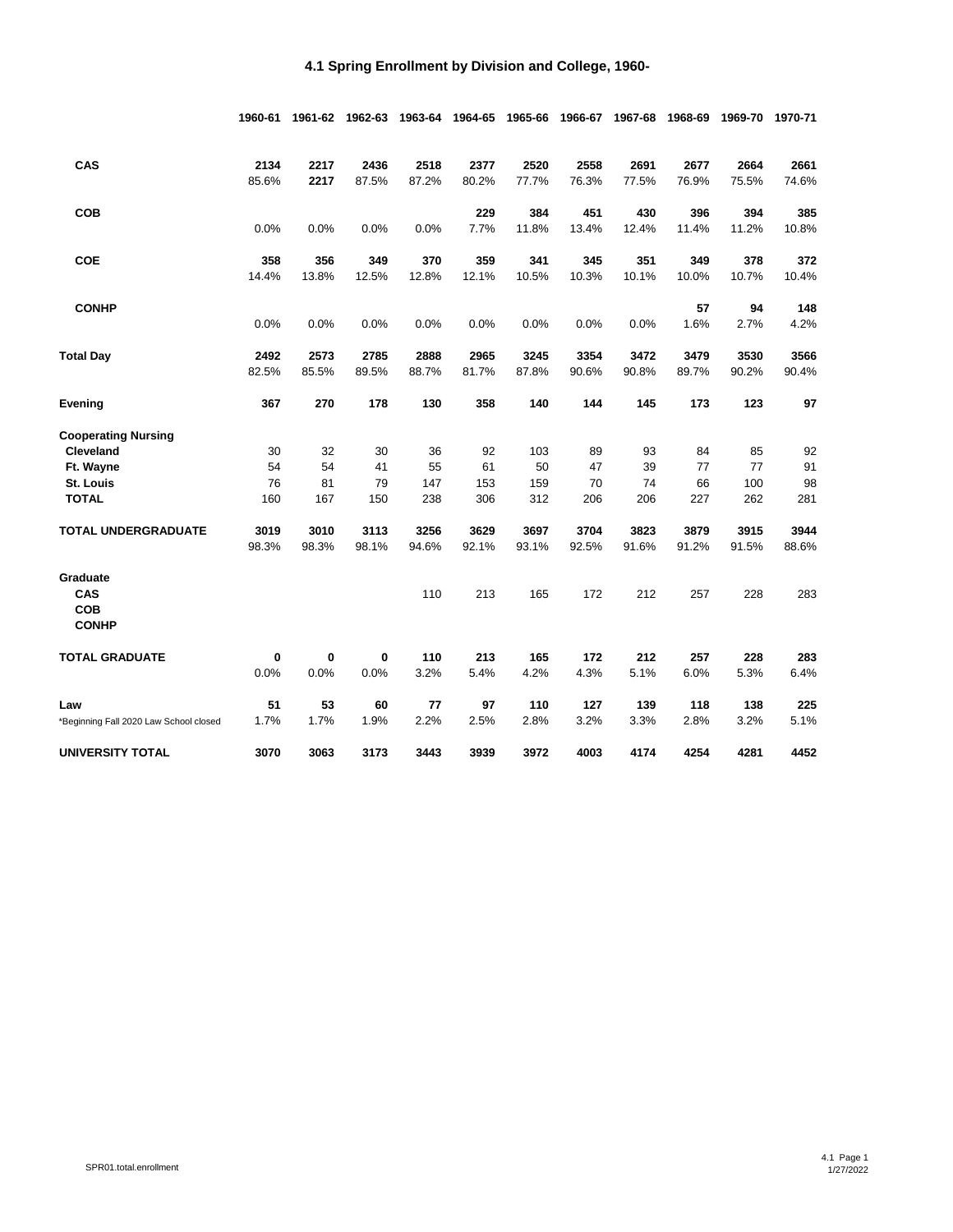|                                        |       | 1971-72 1972-73 | 1973-74 | 1974-75 | 1975-76 | 1976-77 | 1977-78 | 1978-79 | 1979-80 | 1980-81 | 1981-82 |
|----------------------------------------|-------|-----------------|---------|---------|---------|---------|---------|---------|---------|---------|---------|
| CAS                                    | 2557  | 2325            | 2200    | 2151    | 1945    | 1860    | 1898    | 1822    | 1850    | 1801    | 1734    |
|                                        | 72.7% | 70.8%           | 69.6%   | 67.9%   | 64.2%   | 60.3%   | 58.7%   | 55.8%   | 54.8%   | 53.4%   | 51.7%   |
| <b>COB</b>                             | 437   | 454             | 449     | 466     | 494     | 536     | 610     | 699     | 760     | 793     | 810     |
|                                        | 12.4% | 13.8%           | 14.2%   | 14.7%   | 16.3%   | 17.4%   | 18.9%   | 21.4%   | 22.5%   | 23.5%   | 24.1%   |
| <b>COE</b>                             | 330   | 320             | 325     | 322     | 335     | 395     | 417     | 454     | 479     | 487     | 503     |
|                                        | 9.4%  | 9.7%            | 10.3%   | 10.2%   | 11.1%   | 12.8%   | 12.9%   | 13.9%   | 14.2%   | 14.4%   | 15.0%   |
| <b>CONHP</b>                           | 191   | 186             | 189     | 229     | 255     | 293     | 309     | 290     | 288     | 293     | 308     |
|                                        | 5.4%  | 5.7%            | 6.0%    | 7.2%    | 8.4%    | 9.5%    | 9.6%    | 8.9%    | 8.5%    | 8.7%    | 9.2%    |
| <b>Total Day</b>                       | 3515  | 3285            | 3163    | 3168    | 3029    | 3084    | 3234    | 3265    | 3377    | 3374    | 3355    |
|                                        | 89.9% | 87.3%           | 87.4%   | 86.0%   | 85.4%   | 84.6%   | 88.5%   | 88.8%   | 89.8%   | 89.7%   | 89.7%   |
| Evening                                | 101   | 119             | 130     | 177     | 196     | 163     | 69      | 100     | 102     | 71      | 65      |
| <b>Cooperating Nursing</b>             |       |                 |         |         |         |         |         |         |         |         |         |
| <b>Cleveland</b>                       | 131   | 147             | 149     | 137     | 135     | 146     | 111     | 101     | 115     | 123     | 129     |
| Ft. Wayne                              | 57    |                 |         |         |         | 106     | 88      | 103     | 94      | 113     | 104     |
| <b>St. Louis</b>                       | 105   | 210             | 177     | 201     | 187     | 147     | 154     | 108     | 73      | 81      | 87      |
| <b>TOTAL</b>                           | 293   | 357             | 326     | 338     | 322     | 399     | 353     | 312     | 282     | 317     | 320     |
| <b>TOTAL UNDERGRADUATE</b>             | 3909  | 3761            | 3619    | 3683    | 3547    | 3646    | 3656    | 3677    | 3761    | 3762    | 3740    |
|                                        | 87.5% | 84.5%           | 88.3%   | 85.9%   | 85.5%   | 86.3%   | 87.4%   | 89.1%   | 88.4%   | 88.4%   | 88.8%   |
| Graduate                               |       |                 |         |         |         |         |         |         |         |         |         |
| CAS                                    | 274   | 342             | 156     | 298     | 284     | 280     | 231     | 191     | 166     | 143     | 121     |
| COB<br><b>CONHP</b>                    |       |                 |         |         |         |         |         |         |         |         |         |
| TOTAL GRADUATE                         | 274   | 342             | 156     | 298     | 284     | 280     | 231     | 191     | 166     | 143     | 121     |
|                                        | 6.1%  | 7.7%            | 3.8%    | 6.9%    | 6.8%    | 6.6%    | 5.5%    | 4.6%    | 3.9%    | 3.4%    | 2.9%    |
| Law                                    | 286   | 348             | 325     | 309     | 318     | 297     | 298     | 261     | 326     | 350     | 350     |
| *Beginning Fall 2020 Law School closed | 6.4%  | 7.8%            | 7.9%    | 7.2%    | 7.7%    | 7.0%    | 7.1%    | 6.3%    | 7.7%    | 8.2%    | 8.3%    |
| <b>UNIVERSITY TOTAL</b>                | 4469  | 4451            | 4100    | 4290    | 4149    | 4223    | 4185    | 4129    | 4253    | 4255    | 4211    |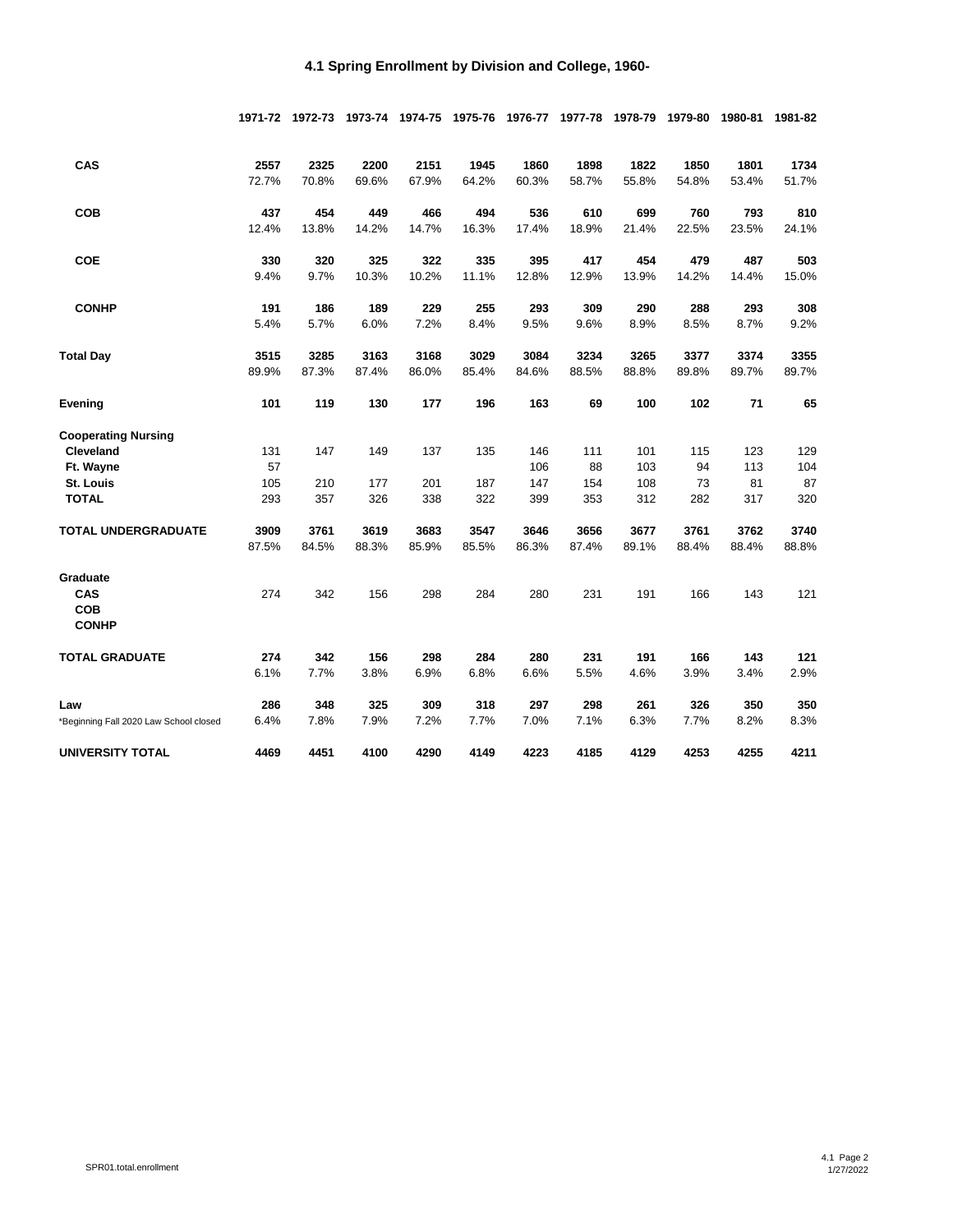|                                                | 1982-83 | 1983-84 | 1984-85 | 1985-86 | 1986-87 | 1987-88 | 1988-89 | 1989-90     | 1990-91     | 1991-92 | 1992-93 |
|------------------------------------------------|---------|---------|---------|---------|---------|---------|---------|-------------|-------------|---------|---------|
| CAS                                            | 1702    | 1690    | 1697    | 1733    | 1716    | 1858    | 1975    | 1979        | 1962        | 1854    | 1685    |
|                                                | 52.5%   | 53.3%   | 54.4%   | 56.2%   | 56.0%   | 60.7%   | 62.7%   | 64.4%       | 64.5%       | 61.9%   | 60.9%   |
| COB                                            | 729     | 646     | 586     | 562     | 558     | 533     | 560     | 522         | 512         | 487     | 397     |
|                                                | 22.5%   | 20.4%   | 18.8%   | 18.2%   | 18.2%   | 17.4%   | 17.8%   | 17.0%       | 16.8%       | 16.3%   | 14.3%   |
| <b>COE</b>                                     | 485     | 484     | 503     | 411     | 379     | 354     | 361     | 351         | 346         | 364     | 338     |
|                                                | 15.0%   | 15.3%   | 16.1%   | 13.3%   | 12.4%   | 11.6%   | 11.5%   | 11.4%       | 11.4%       | 12.2%   | 12.2%   |
| <b>CONHP</b>                                   | 326     | 352     | 334     | 379     | 412     | 318     | 254     | 220         | 224         | 288     | 347     |
|                                                | 10.1%   | 11.1%   | 10.7%   | 12.3%   | 13.4%   | 10.4%   | 8.1%    | 7.2%        | 7.4%        | 9.6%    | 12.5%   |
| <b>Total Day</b>                               | 3242    | 3172    | 3120    | 3085    | 3065    | 3063    | 3150    | 3072        | 3044        | 2993    | 2767    |
|                                                | 92.8%   | 92.8%   | 93.2%   | 94.3%   | 96.2%   | 97.1%   | 98.7%   | 99.0%       | 98.6%       | 98.7%   | 98.6%   |
| Evening                                        | 51      | 30      | 28      | 43      | 36      | 22      | 25      | 31          | 43          | 38      | 39      |
| <b>Cooperating Nursing</b><br><b>Cleveland</b> |         |         |         |         |         |         |         |             |             |         |         |
| Ft. Wayne                                      | 130     | 143     | 135     | 113     | 84      | 70      | 16      |             |             |         |         |
| St. Louis                                      | 72      | 73      | 66      | 32      |         |         |         |             |             |         |         |
| <b>TOTAL</b>                                   | 202     | 216     | 201     | 145     | 84      | 70      | 16      | $\mathbf 0$ | $\mathbf 0$ | 0       | 0       |
| TOTAL UNDERGRADUATE                            | 3495    | 3418    | 3349    | 3273    | 3185    | 3155    | 3191    | 3103        | 3087        | 3031    | 2806    |
|                                                | 88.3%   | 87.8%   | 87.8%   | 87.8%   | 87.7%   | 87.1%   | 86.2%   | 84.3%       | 82.4%       | 81.9%   | 79.1%   |
| Graduate                                       |         |         |         |         |         |         |         |             |             |         |         |
| CAS                                            | 118     | 118     | 101     | 98      | 115     | 123     | 125     | 134         | 163         | 165     | 186     |
| COB<br><b>CONHP</b>                            |         |         |         |         |         |         |         | 15          | 15          | 20      | 18      |
| <b>TOTAL GRADUATE</b>                          | 118     | 118     | 101     | 98      | 115     | 123     | 125     | 149         | 178         | 185     | 204     |
|                                                | 3.0%    | 3.0%    | 2.6%    | 2.6%    | 3.2%    | 3.4%    | 3.4%    | 4.1%        | 4.8%        | 5.0%    | 5.7%    |
| Law                                            | 345     | 358     | 364     | 357     | 331     | 343     | 386     | 427         | 480         | 483     | 539     |
| *Beginning Fall 2020 Law School closed         | 8.7%    | 9.2%    | 9.5%    | 9.6%    | 9.1%    | 9.5%    | 10.4%   | 11.6%       | 12.8%       | 13.1%   | 15.2%   |
| UNIVERSITY TOTAL                               | 3958    | 3894    | 3814    | 3728    | 3631    | 3621    | 3702    | 3679        | 3745        | 3699    | 3549    |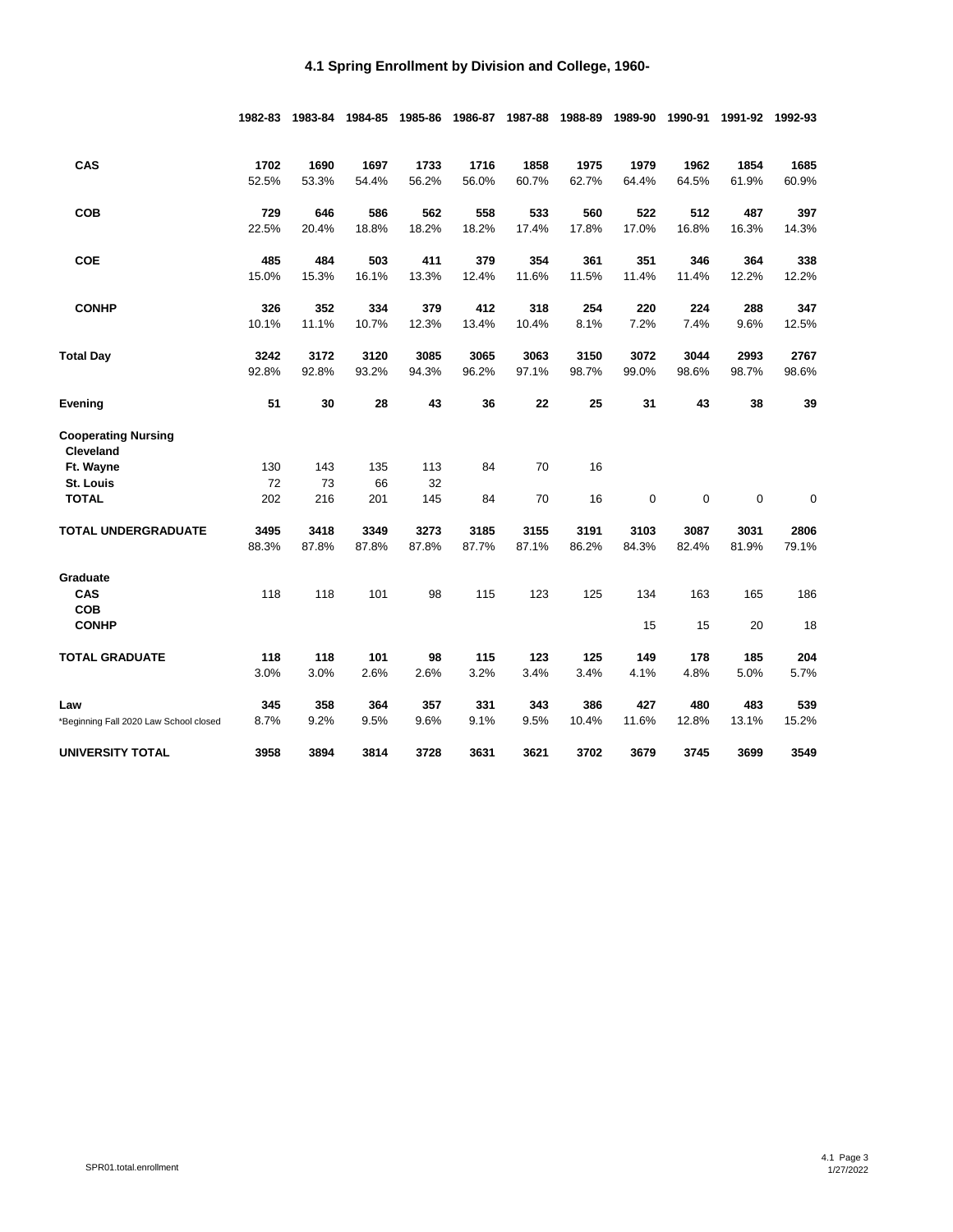|                                                                                   | 1993-94       | 1994-95       | 1995-96       | 1996-97       | 1997-98       | 1998-99       | 1999-00       | 2000-01       | 2001-02       | 2002-03       | 2003-04       |
|-----------------------------------------------------------------------------------|---------------|---------------|---------------|---------------|---------------|---------------|---------------|---------------|---------------|---------------|---------------|
| CAS                                                                               | 1491          | 1447          | 1483          | 1550          | 1711          | 1818          | 1933          | 1941          | 1909          | 1961          | 1999          |
|                                                                                   | 58.2%         | 57.8%         | 59.0%         | 62.2%         | 65.5%         | 66.1%         | 68.2%         | 68.8%         | 70.2%         | 70.8%         | 69.9%         |
| COB                                                                               | 347           | 333           | 330           | 359           | 399           | 412           | 444           | 409           | 380           | 381           | 404           |
|                                                                                   | 13.6%         | 13.3%         | 13.1%         | 14.4%         | 15.3%         | 15.0%         | 15.7%         | 14.5%         | 14.0%         | 13.8%         | 14.1%         |
| <b>COE</b>                                                                        | 319           | 301           | 285           | 318           | 280           | 347           | 320           | 353           | 325           | 311           | 316           |
|                                                                                   | 12.5%         | 12.0%         | 11.3%         | 12.8%         | 10.7%         | 12.6%         | 11.3%         | 12.5%         | 11.9%         | 11.2%         | 11.0%         |
| <b>CONHP</b>                                                                      | 403           | 422           | 414           | 263           | 223           | 172           | 138           | 117           | 106           | 115           | 142           |
|                                                                                   | 15.7%         | 16.9%         | 16.5%         | 10.6%         | 8.5%          | 6.3%          | 4.9%          | 4.1%          | 3.9%          | 4.2%          | 5.0%          |
| <b>Total Day</b>                                                                  | 2560          | 2503          | 2512          | 2490          | 2613          | 2749          | 2835          | 2820          | 2720          | 2768          | 2861          |
|                                                                                   | 98.8%         | 96.9%         | 96.8%         | 96.4%         | 96.6%         | 96.8%         | 100.0%        | 100.0%        | 100.0%        | 100.0%        | 100.0%        |
| Evening                                                                           | 30            | 79            | 82            | 92            | 93            | 92            |               |               |               |               |               |
| <b>Cooperating Nursing</b><br>Cleveland<br>Ft. Wayne<br>St. Louis<br><b>TOTAL</b> |               |               |               |               |               |               |               |               |               |               |               |
| <b>TOTAL UNDERGRADUATE</b>                                                        | 2590<br>77.4% | 2582<br>76.5% | 2594<br>77.9% | 2582<br>78.3% | 2706<br>79.4% | 2841<br>81.8% | 2835<br>82.5% | 2820<br>82.4% | 2720<br>80.5% | 2768<br>79.6% | 2861<br>77.8% |
| Graduate                                                                          |               |               |               |               |               |               |               |               |               |               |               |
| CAS<br><b>COB</b>                                                                 | 192           | 223           | 206           | 174           | 202           | 148           | 127           | 153           | 177           | 162<br>27     | 186<br>34     |
| <b>CONHP</b>                                                                      | 32            | 57            | 54            | 96            | 103           | 74            | 64            | 31            | 38            | 29            | 46            |
| <b>TOTAL GRADUATE</b>                                                             | 224           | 280           | 260           | 270           | 305           | 222           | 191           | 184           | 215           | 218           | 266           |
|                                                                                   | 6.7%          | 8.3%          | 7.8%          | 8.2%          | 8.9%          | 6.4%          | 5.6%          | 5.4%          | 6.4%          | 6.3%          | 7.2%          |
| Law                                                                               | 534           | 514           | 475           | 446           | 397           | 412           | 409           | 419           | 442           | 493           | 549           |
| Beginning Fall 2020 Law School closed                                             | 15.9%         | 15.2%         | 14.3%         | 13.5%         | 11.6%         | 11.9%         | 11.9%         | 12.2%         | 13.1%         | 14.2%         | 14.9%         |
| <b>UNIVERSITY TOTAL</b>                                                           | 3348          | 3376          | 3329          | 3298          | 3408          | 3475          | 3435          | 3423          | 3377          | 3479          | 3676          |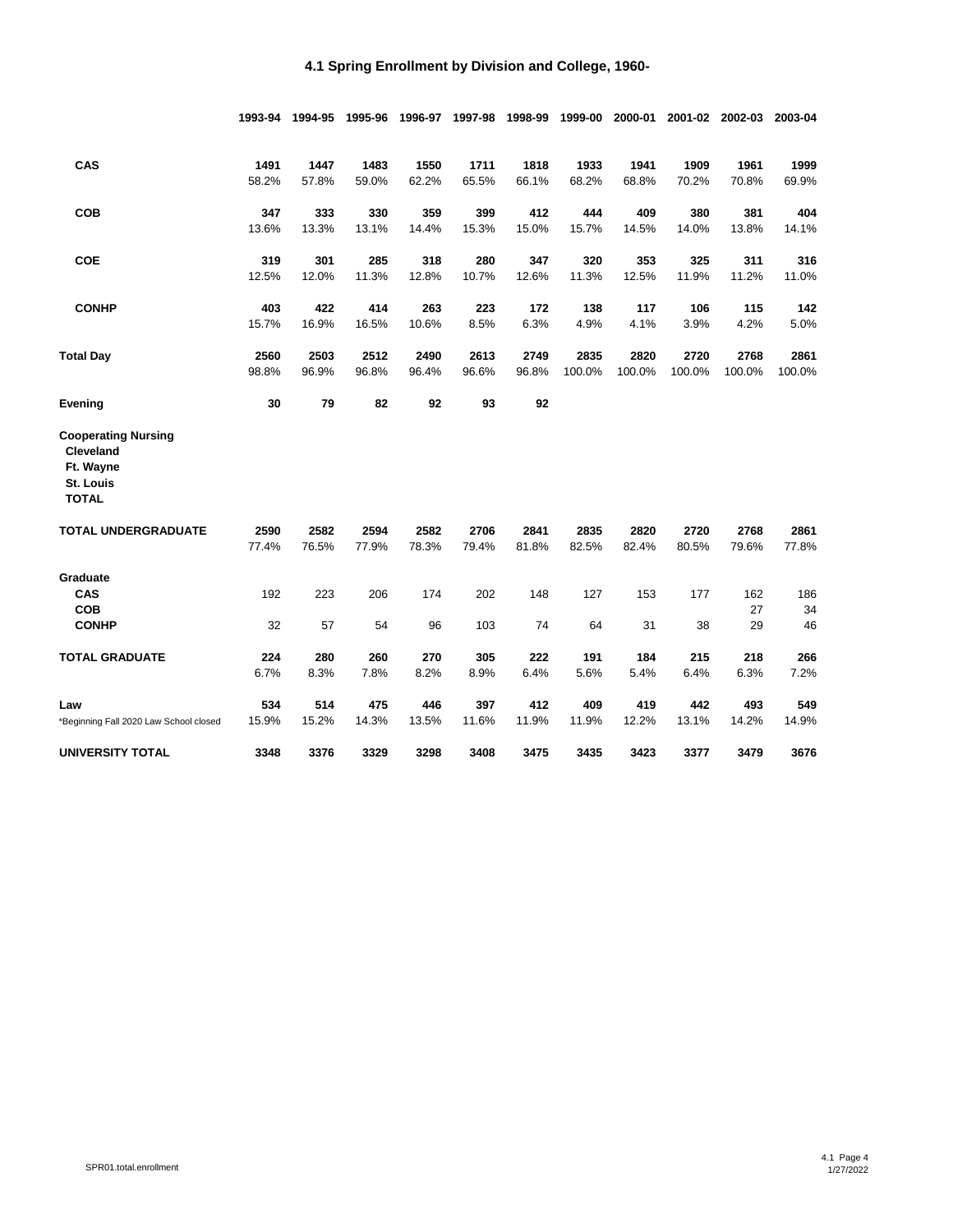|                                                                   | 2004-05       | 2005-06       | 2006-07       | 2007-08       | 2008-09       |               |               |               |               | 2009-10 2010-11 2011-12 2012-13 2013-14 2014-15 |               |
|-------------------------------------------------------------------|---------------|---------------|---------------|---------------|---------------|---------------|---------------|---------------|---------------|-------------------------------------------------|---------------|
| CAS                                                               | 1928          | 1868          | 1904          | 1776          | 1729          | 1698          | 1603          | 1634          | 1709          | 1783                                            | 1702          |
|                                                                   | 66.7%         | 66.4%         | 66.3%         | 64.5%         | 63.2%         | 62.3%         | 60.0%         | 60.3%         | 59.1%         | 58.3%                                           | 55.9%         |
| <b>COB</b>                                                        | 417           | 403           | 399           | 373           | 395           | 382           | 390           | 368           | 390           | 422                                             | 430           |
|                                                                   | 14.4%         | 14.3%         | 13.9%         | 13.5%         | 14.4%         | 14.0%         | 14.6%         | 13.6%         | 13.5%         | 13.8%                                           | 14.1%         |
| <b>COE</b>                                                        | 322           | 311           | 304           | 314           | 305           | 323           | 305           | 303           | 352           | 401                                             | 447           |
|                                                                   | 11.1%         | 11.1%         | 10.6%         | 11.4%         | 11.2%         | 11.9%         | 11.4%         | 11.2%         | 12.2%         | 13.1%                                           | 14.7%         |
| <b>CONHP</b>                                                      | 222           | 230           | 266           | 290           | 305           | 322           | 374           | 403           | 439           | 451                                             | 467           |
|                                                                   | 7.7%          | 8.2%          | 9.3%          | 10.5%         | 11.2%         | 11.8%         | 14.0%         | 14.9%         | 15.2%         | 14.8%                                           | 15.3%         |
| <b>Total Day</b>                                                  | 2889          | 2812          | 2873          | 2753          | 2734          | 2725          | 2672          | 2708          | 2890          | 3057                                            | 3046          |
|                                                                   | 100.0%        | 100.0%        | 100.0%        | 100.0%        | 100.0%        | 100.0%        | 100.0%        | 100.0%        | 100.0%        | 100.0%                                          | 100.0%        |
| Evening                                                           |               |               |               |               |               |               |               |               |               |                                                 |               |
| <b>Cooperating Nursing</b><br>Cleveland<br>Ft. Wayne<br>St. Louis |               |               |               |               |               |               |               |               |               |                                                 |               |
| <b>TOTAL</b>                                                      |               |               |               |               |               |               |               |               |               |                                                 |               |
| <b>TOTAL UNDERGRADUATE</b>                                        | 2889<br>76.9% | 2812<br>76.5% | 2873<br>76.6% | 2753<br>74.5% | 2734<br>72.1% | 2725<br>71.0% | 2672<br>70.8% | 2708<br>72.1% | 2890<br>72.7% | 3057<br>71.8%                                   | 3046<br>70.4% |
| Graduate                                                          |               |               |               |               |               |               |               |               |               |                                                 |               |
| CAS                                                               | 237           | 266           | 273           | 307           | 377           | 415           | 396           | 356           | 438           | 568                                             | 677           |
| <b>COB</b>                                                        | 44            | 49            | 67            | 61            | 48            | 58            | 70            | 57            | 59            | 52                                              | 54            |
| <b>CONHP</b>                                                      | 40            | 33            | 36            | 31            | 64            | 73            | 88            | 90            | 84            | 83                                              | 84            |
| <b>TOTAL GRADUATE</b>                                             | 321           | 348           | 376           | 399           | 489           | 546           | 554           | 503           | 581           | 703                                             | 815           |
|                                                                   | 8.5%          | 9.5%          | 10.0%         | 10.8%         | 12.9%         | 14.2%         | 14.7%         | 13.4%         | 14.6%         | 16.5%                                           | 18.8%         |
| Law                                                               | 546           | 518           | 501           | 545           | 567           | 568           | 548           | 544           | 504           | 496                                             | 467           |
| Beginning Fall 2020 Law School closed                             | 14.5%         | 14.1%         | 13.4%         | 14.7%         | 15.0%         | 14.8%         | 14.5%         | 14.5%         | 12.7%         | 11.7%                                           | 10.8%         |
| UNIVERSITY TOTAL                                                  | 3756          | 3678          | 3750          | 3697          | 3790          | 3839          | 3774          | 3755          | 3975          | 4256                                            | 4328          |